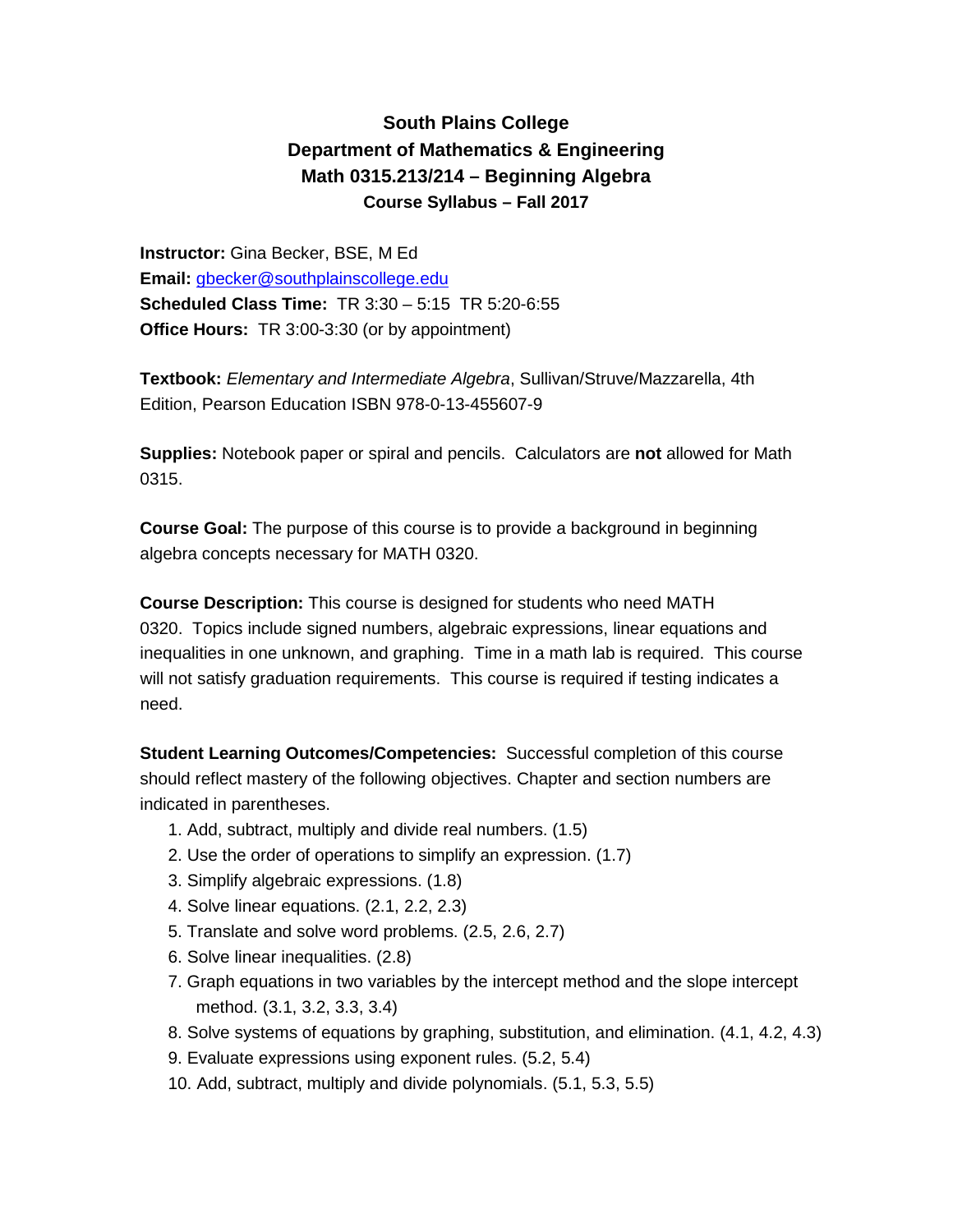- 11. Factor polynomials, (6.1, 6.2, 6.3, 6.4, 6.5)
- 12. Solve quadratic equations by factoring. (6.6)

**Course Requirements:** To achieve success in this class, a student should attend all class meetings, take notes and participate in class, and complete all homework assignments and examinations, including the final examination.

**Attendance Policy:** Your attendance and active participation is vital to your success in this class. Attendance will be taken at the beginning of each class meeting. Should you arrive after attendance has been taken you will be marked as tardy for that class. Two tardies will be considered as one absence. If you exceed 4 absences during the course of the semester, you may be dropped from this course with a grade of X or F.

**Course Expectations:** Attend class, be on time, do homework, and be prepared to participate. Turn off and put away all electronic devices when you enter the classroom and keep off for the duration of the class.

## **Assignments and Grading:**

Homework, Classwork and Quizzes: Homework assignments will be given daily. Work the problems on lined notebook paper. Write the problem, show all work and clearly identify your answer. Late homework will not be accepted and a grade of zero will be assigned. Quizzes may be given at any time. The average for all homework, classwork and quizzes will account for 20% of the course grade.

Exams: Your course grade will include four unit exams, which will count as 60% of the grade and the final comprehensive exam, which will account for 20% of the course grade. Your final exam grade will take the place of your lowest exam grade, if it is a higher score.

Your final average will determine your letter grade for this class; determined by the following scale:

| A - 90-100    | $D - 60 - 69$ |
|---------------|---------------|
| $B - 80 - 89$ | F - 0-59      |
| $C - 70-79$   |               |

**Tutoring:** Students may obtain free tutoring in Building 2 at the Reese Center. Tutoring schedules will be posted on campus. Please remember to sign in when you seek the help of a tutor.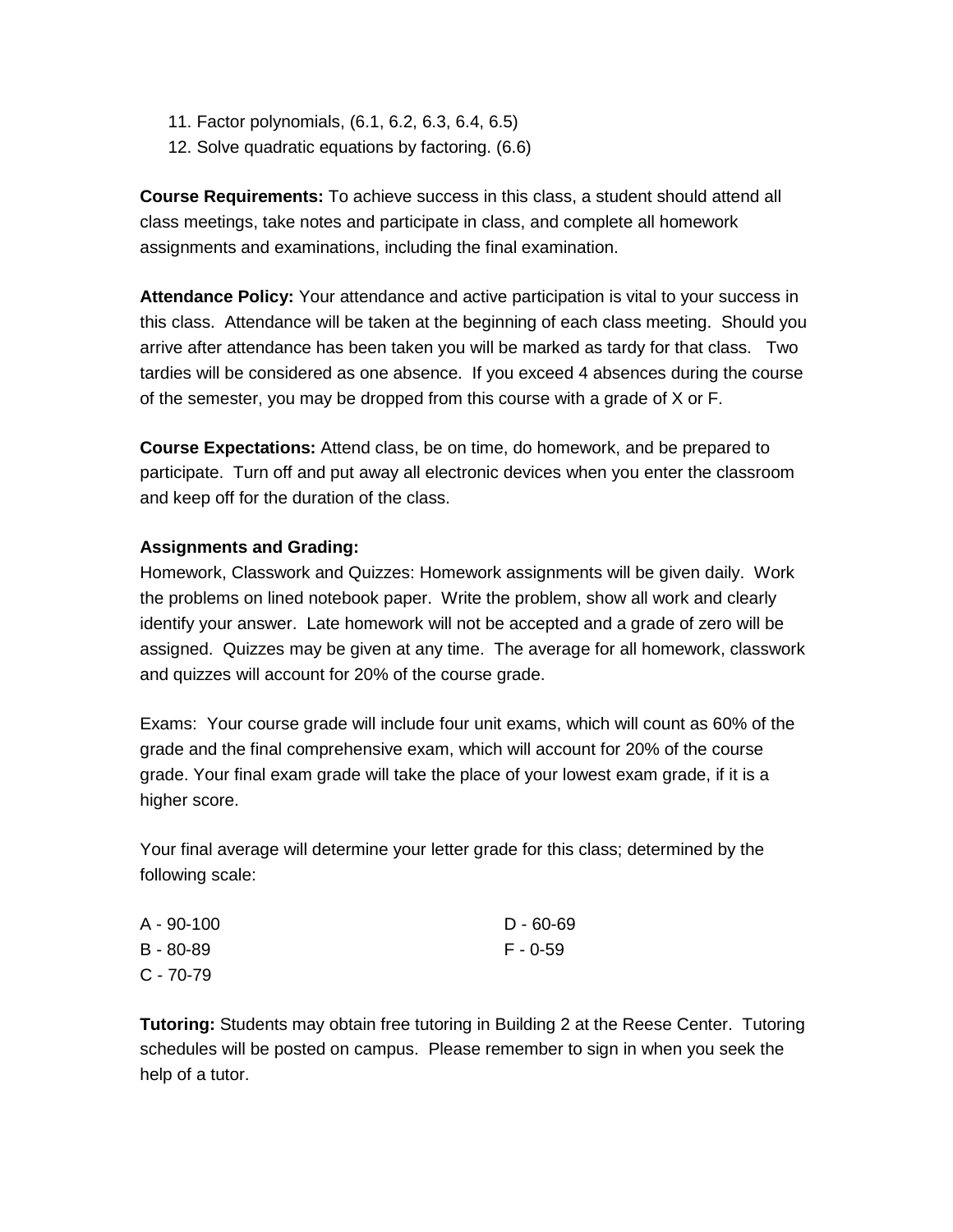**Equal Opportunity:** South Plains College strives to accommodate the individual needs of all students in order to enhance their opportunities for success in the context of a comprehensive community college setting. It is the policy of South Plains College to offer all educational and employment opportunities without regard to race, color, national origin, religion, gender, disability or age.

**ADA Accommodation:** Students with disabilities, including but not limited to physical, psychiatric or learning disabilities, who wish to request accommodations in this class should notify the Special Services Office early in the semester so that the appropriate arrangements may be made. In accordance with federal law, a student requesting accommodations must provide acceptable documentation of his/her disability to the Special Services Coordinator. For more information, call or visit the Special Services Office in Reese Center Building 8, 806-716-4675 or call or visit the Disability Services Office in the Student Health & Wellness Office, 806-716-2577.

**Diversity and Learning Environment:** In this class, the teacher will establish and support an environment that values and nurtures individual and group differences and encourages engagement and interaction. Understanding and respecting multiple experiences and perspectives will serve to challenge and stimulate all of us to learn about others, about the larger world and about ourselves. By promoting diversity and intellectual exchange, we will not only mirror society as it is, but also model society as it should and can be.

**Classroom Civility:** Students are expected to be respectful of their fellow classmates and maintain a classroom environment that is conducive to learning. Turn off all cell phones and other electronic devices before entering the room. The instructor reserves the right to ask a student to leave if his/her cell phone is left on and disrupts the class. Refrain from using offensive language, reading newspapers, chewing tobacco products, or otherwise being disruptive in class. Food and/or drinks are NOT allowed in the classroom.

**Academic Honesty:** Students are expected to uphold the ideas of academic honesty. Academic dishonesty includes, but is not limited to, cheating on tests, collaborating with another student during a test, copying another student's work, using materials not authorized, and plagiarism. Students who do not follow the academic honesty policy will receive a grade of zero for the assignment, and may be dropped from the course with an F, or face possible suspension from the college. *Math apps, smart phones, smart watches and graphing calculators are not allowed in this class.*